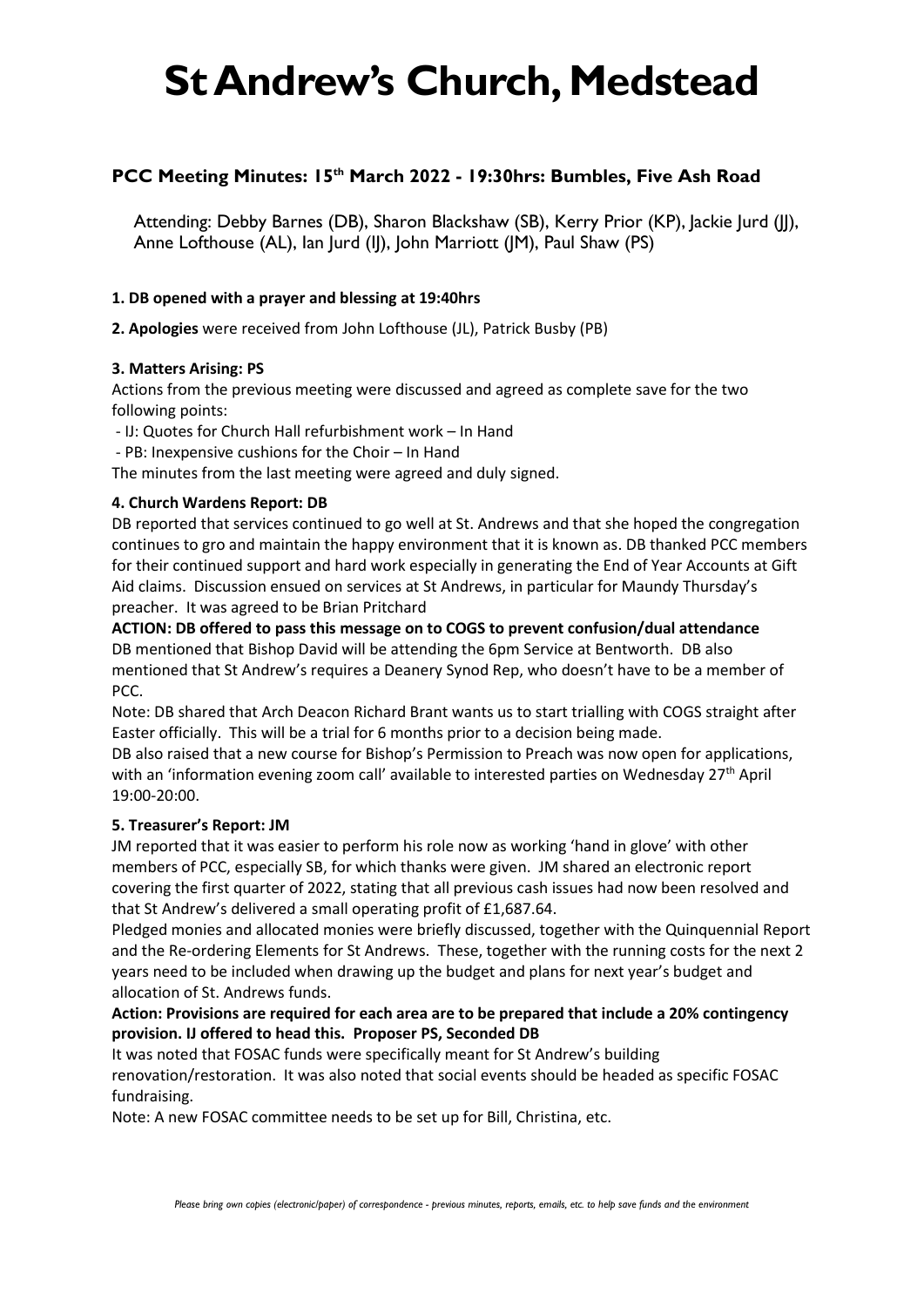# **St Andrew's Church, Medstead**

Cash for Weddings and Funerals was mentioned, and PCC were reminded that IOJ was the contact for Weddings and that any bookings should be shared with all PCC members to ensure all aware and to minimise confusion.

Cash Management was discussed and was working well however a slight change was requested to the Sidesman Sheets in respect of Gift Aid. If no name and address is present on the envelop then the donation is to be recorded as 'Cash' not 'Env' as it will need to be claimed as part of GASDS rather than in the Main Gift Aid claim.

#### **Action: IJ/DB to pop a note into the Vestry for the Sidesmen.**

Stakeholder management was discussed and understood however during these unsettled times it was felt that this would be allowed to run its true course

#### **6a. Church Hall Report: SB**

SB reported that there had been a problem with the lock that we were grateful that IJ had fixed. A couple of hires had reduced their hours a little, so this reduced income slightly. Advertising the availability of the hall for hire was discussed and it was agreed that SB could post on Next Door social media app. It was also discussed about posting an advertisement in the FourMarks News (Likely to move to FourMarks and Medstead News?)

#### **6b. Social Committee Report: SB**

SB reported that the Musical evening for this weekend had sold 57 tickets and would like to raise the number to 80. The fundraising focus had been switched to provide to Ukraine. Tickets were still on sale for £12.50.

#### **Action: If attending, please bring a plate of finger food**

Future event:

- Lent Lunches: have been agreed again this year x4 (each Friday) commencing 18<sup>th</sup> March. These consist of Soup, Bread and cheese for a donation that will be given to different local charities following each event. Signs are erected on the fencing by the hall.

- Sat 9<sup>th</sup> April: Jumble Sale, Church Hall. Agreed to be run between 11-4pm following Slimming World Hire. Goods in should be delivered between 11-1.30pm. Sale starts at 2.30pm

- Sat 14<sup>th</sup> May: Music Recital by French Musicians, delayed from 2020

- Thur 2<sup>nd</sup>-Sun 5<sup>th</sup> June: Queen's Platinum Jubilee – flower team decorating the church in celebration. An afternoon tea in the church grounds to encourage people into the church is planned. Probably Sat 4<sup>th</sup> June.

- Sat 6<sup>th</sup>/Sun 7<sup>th</sup> August: Serving Tea and Cakes in Church House, Trinity Hill (Home of the Beresfords) in support of their NGS open garden weekend. Profits to be shared between NGS and St.Andrew's.

# **7. Music Report: PB was unable to attend, and no report was submitted**

# **8. Church Buildings/Maintenance - Various**

# **8a. Church Hall Toilet update:**

IJ referenced a list of unsatisfactory finishes to the recent refurbishment. IJ also shared JRS's response to the requests to rectify. None will be covered by the contractors as JRS suggested changes to spec were made by IH, who they described as the Project Manager, and that the project had been fully signed off by IH. Any problems should have been raised at the time. This has left the PCC with a dilemma on rectifying the issues at our own cost. It was noted that the project had been allocated to David Hayward, Ingrid Owen-Jones and Ian Hainsworth.